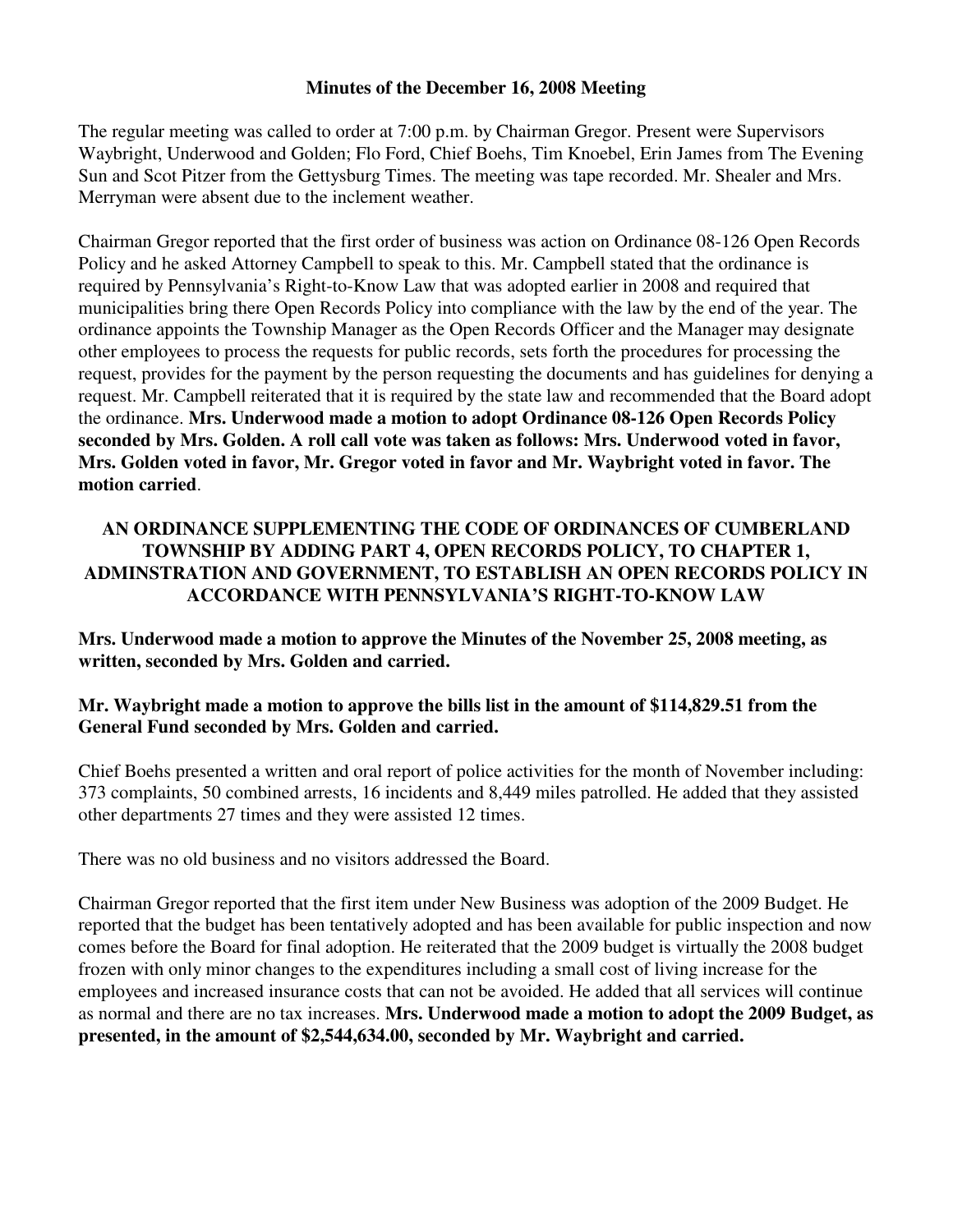**Chairman Gregor reported that the Tax Resolutions for 2009 require action as follows:** 

**Mr. Waybright made a motion that the Per Capita Resolution of 1953 be re-enacted for 2009 without change. The tax rate is \$5.00, 2% at discount, 5% at par and 10% at penalty, seconded by Mrs. Underwood and carried.** 

**Mrs. Golden made a motion that the Admission Tax Ordinance of 1978, amended, continue without change in 2009. The rate is 10% (Township receives 5% and Gettysburg Area School District receives 5%) seconded by Mrs. Underwood and carried.** 

 **Mr. Waybright made a motion that the Tax Millage for 2009 be set at 3.5 mills for Real Estate seconded by Mrs. Golden and carried.** 

**Mrs. Underwood made a motion that the Earned Income Tax Resolution of 1978 be re-enacted for 2009 without change. The tax rate is 1.7% (Township receives .5% and Gettysburg Area School District receives 1.2%) seconded by Mrs. Golden and carried.** 

**Mrs. Golden made a motion that the Realty Transfer Tax Ordinance of 2008 be re-enacted for 2009 without change. The tax rate is 1% (Township receives .5% and Gettysburg Area School District receives .5%) seconded by Mrs. Underwood and carried.** 

Mrs. Ford reported that the next item on the agenda is the resolution for the Peer to Peer Feasibility Study for multiple municipalities dealing with Municipal Parks and Community Recreation. She added that, to date, she has received signed resolutions from Gettysburg Borough and Freedom Township and Franklin and Straban Townships are also placing it on their agendas. Mt. Joy Township is also interested. She stated that Cumberland's resolution is a little different from the other municipalities, including provisions for reimbursement and that Mrs. Ford will be preparing the applications, because Cumberland is the lead municipality. Mrs. Golden clarified that Cumberland will be providing the 10% local match, not to exceed \$1,000.00, from their Park and Recreation Fund. **Mr. Waybright made a motion to adopt Resolution No. 08-17 for Peer-to-Peer, as follows, seconded by Mrs. Underwood and carried.** 

# **A RESOLUTION OF CUMBERLAND TOWNSHIP, ADAMS COUNTY, PENNSYLVANIA, ENTERING INTO A JOINT AGREEMENT AS A PARTICIPATING MUNICIPALITY TO APPLY FOR A GRANT FROM THE PA DEPARTMENT OF CONSERVATION AND NATURAL RESOURCES (PA DCNR) AND, IF THE GRANT IS APPROVED, CONDUCT A PEER-TO-PEER FEASIBILTY STUDY ON COOPERATING FOR MUNICIPAL PARKS AND COMMUNIIY RECREATION PROGRAMS, AND TO CREATE A JOINT STUDY COMMITTEE FOR THAT STUDY**

Mrs. Ford reported that the PennDOT Agreement and Resolution for Electronic Access is needed so that the township can submit their PennDOT Liquid Fuels reports on-line. **Mrs. Underwood made a motion to execute the Agreement to Authorize Electronic Access to PennDOT Systems and adopt Resolution 08-18 seconded by Mrs. Golden and carried.** 

Chairman Gregor reported that there are two requests for extension on the agenda**.** 

**Mr. Waybright made a motion seconded by Mrs. Golden and carried to grant a 90-day extension for Pickett's Choice.** Approval will now be needed by April 26, 2009.